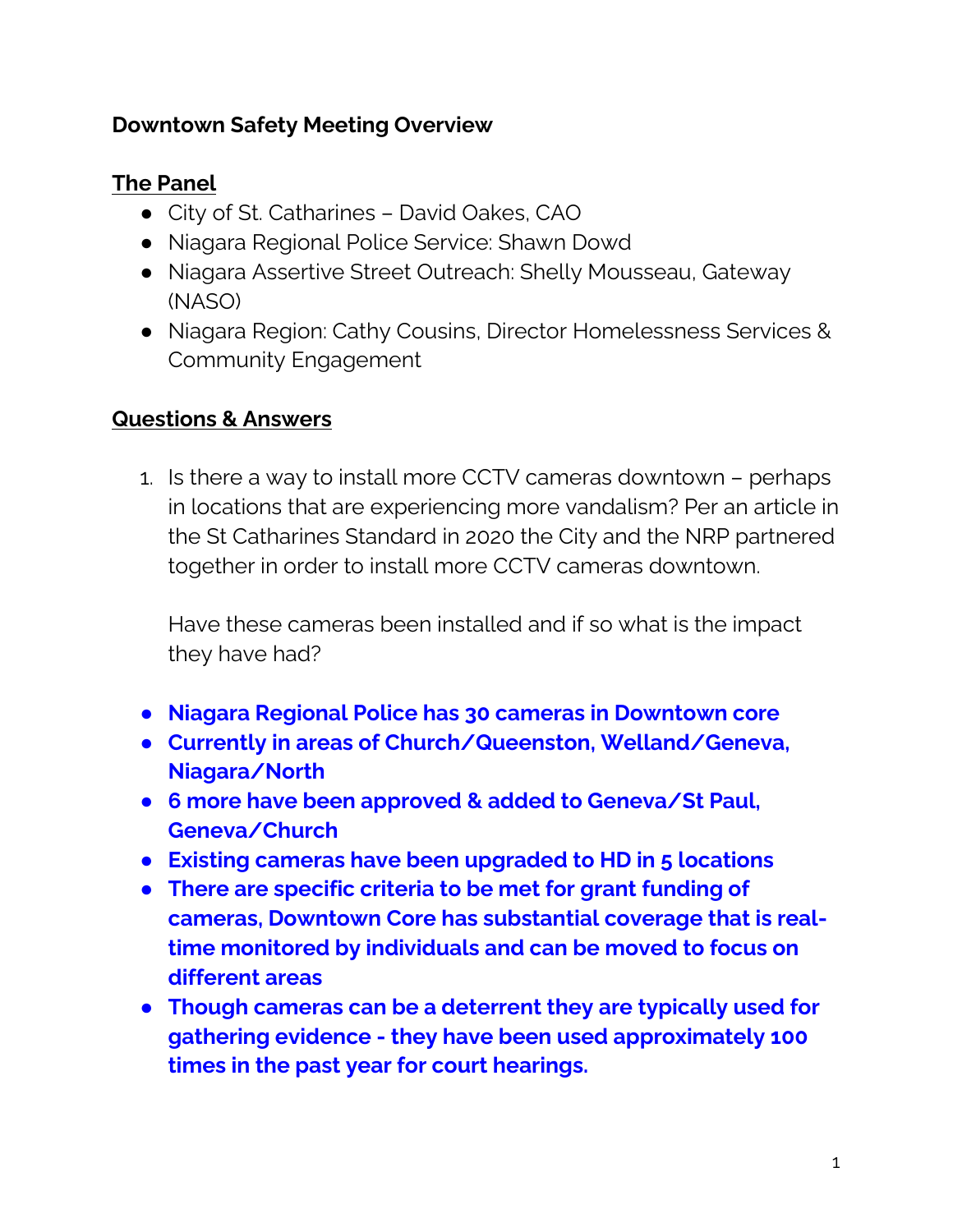## ● **Any time there is an opportunity to apply for more camera funding it is taken advantage of**

2. A number of our small business and property owners have experienced a surge in vandalism (one business owner has had his windows smashed 6 times in the last 3 months) and repeat vandalism, during a time that has been very challenging for our small business owners. These additional expenses and attacks are catastrophic.

Unfortunately, the response some of these businesses have received from the NRPS when they report has not been as empathetic or as efficient as expected.

Is there a way to encourage follow up with the victims so they know if someone was charged or not?

- **Police are encouraged to follow up for every case. However, you should ask for incident number and you can call to request a follow up if you do not hear from someone**
- **Officers are dispatched on priority system, sometimes it takes longer for an officer to attend but competing priorities can affect response time, there are not enough officers to arrive to every call immediately**
- **Remember, though Officers are encouraged to show professionalism at all times, they do face similar frustrations to business owners**

Is it possible to create a vandalism relief grant for small businesses? Similar to the graffiti program that allows small businesses that have been a victim of crime to retroactively be reimbursed for the cost to fix or replace damaged property.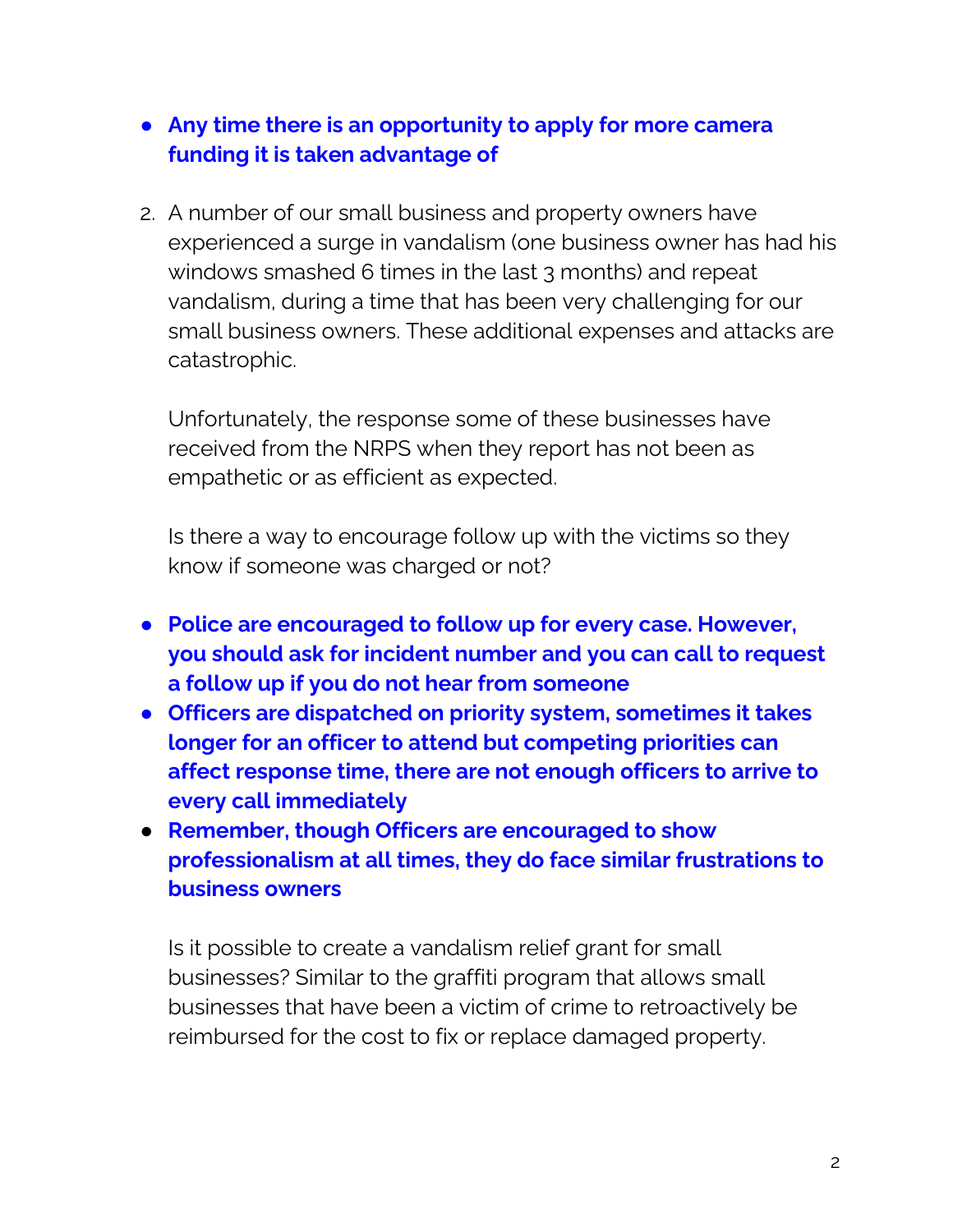- **Vandalism hits entire city making it difficult to provide complete assistance - grant program can be looked at by Council**
- **There is a Graffiti program. The challenge is the budget is \$15,000/ year that provides \$500 matching to the victim. Once it is depleted there are no funds left and it becomes difficult to manage.**
- **Could the DTA put together a vandalism program and provide funding to businesses?** SCDA Response – per the Municipal Act a BIA is not allowed to use the levy to fund improvements to a private property.
- 3. Will the NRPs be looking to apply for the Community Safety and Policing Grant Program
- **Yes they are, if they receive it funding will commence April 1**
- **The funding will be spent on initiatives such as: Community engagement, people in crisis, human trafficking, domestic violence & mental health**
- **They have a staff member who identifies grants available and applies for them**
- **Another announcement for a new grant just came in & they are currently applying for it, mandate to never leave money on the table**
- 4. Sometimes when NRPs are called for an instance involving mental health it can be handled in very different ways. Because Officer Rusty and Officer Rob seem to be very adept at responding to and de-escalating these situations could new officers job shadow them for a day or two to learn from them and to help meet the community.

Asked with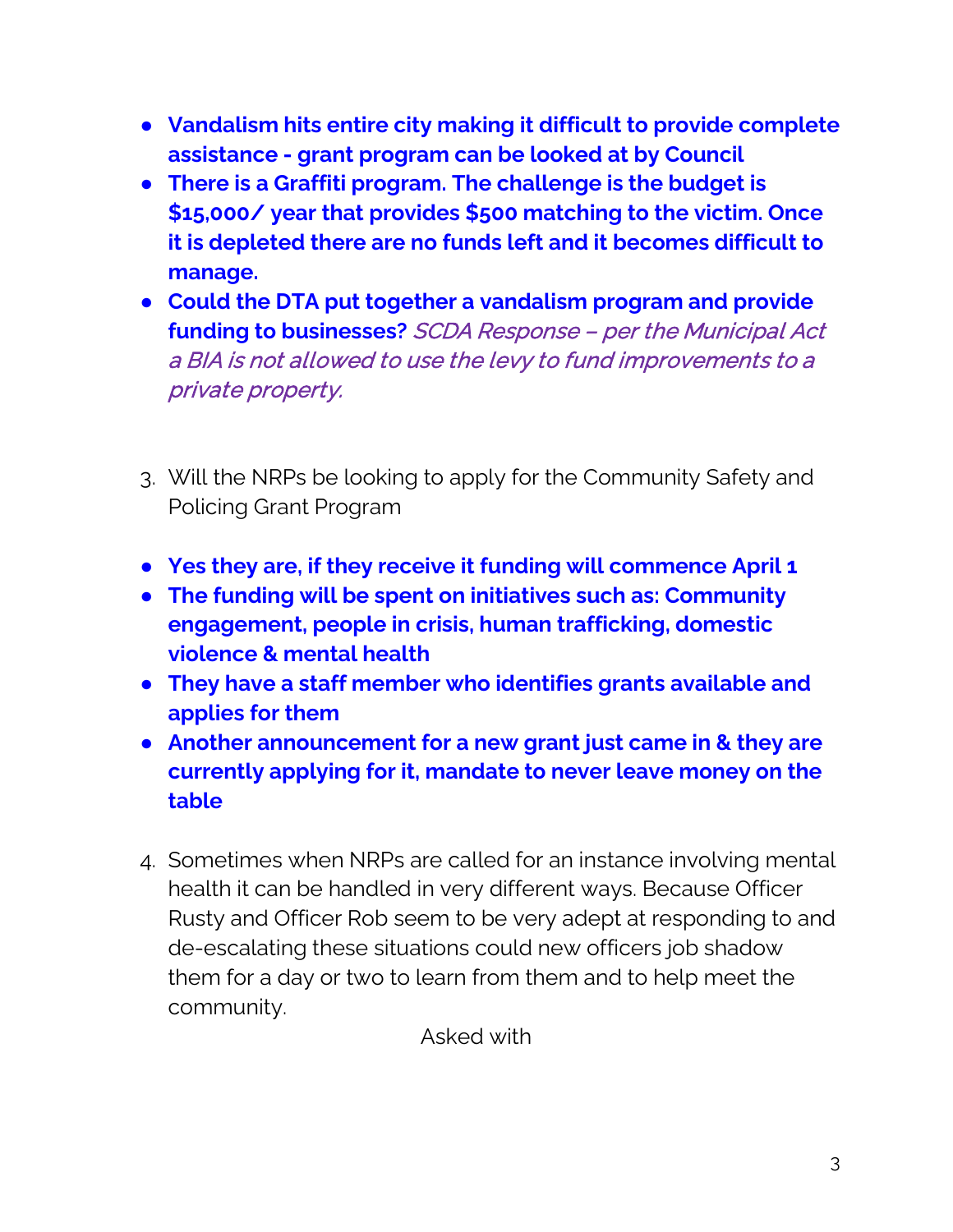**5.** Officer Rusty and Officer Rob are much appreciated by all downtown and the rapport they have built with community members is invaluable.

Would it be possible to add an additional team member?

- **NRP always looking to enhance the service model, with community engagement in the forefront.**
- **General patrol officers are deployed to certain areas of the city throughout the day, with a heavier presence during bar hours**
- **Yes, they go out with Rob and Rusty to shadow during training.**
- **Additionally, every police officer goes to Onatrio Police College and learns Crisis Intervention and De-escalation Techniques**
- **Rob and Rusty know everyone Downtown and have the benefit of a good rapport and that is why they typically have a better response as they are a familiar face. This is something that takes time to build for general officers.**
- **Police partner with AGCO, Fire, Regional Bi-law, City Bi-Law, SCDA and others to address issues that affect Downtown Bars to assist and assure the members of the community and reduce calls for damage, mischief, & fights.**
- **They also meet regularly and have placed more officers downtown as a result.**
- **Plain clothed enforcement also have presence downtown**
- **Several arrests and seizures have occurred recently - look to media releases on NRPS site for more information**
- **Downtown Core has the most police presence out of the whole city, remember force is required to patrol the entire city.**
- 6. We want to thank the City for looking to have the Canada Post boxes and the Hydro boxes wrapped with an anti-graffiti wrap.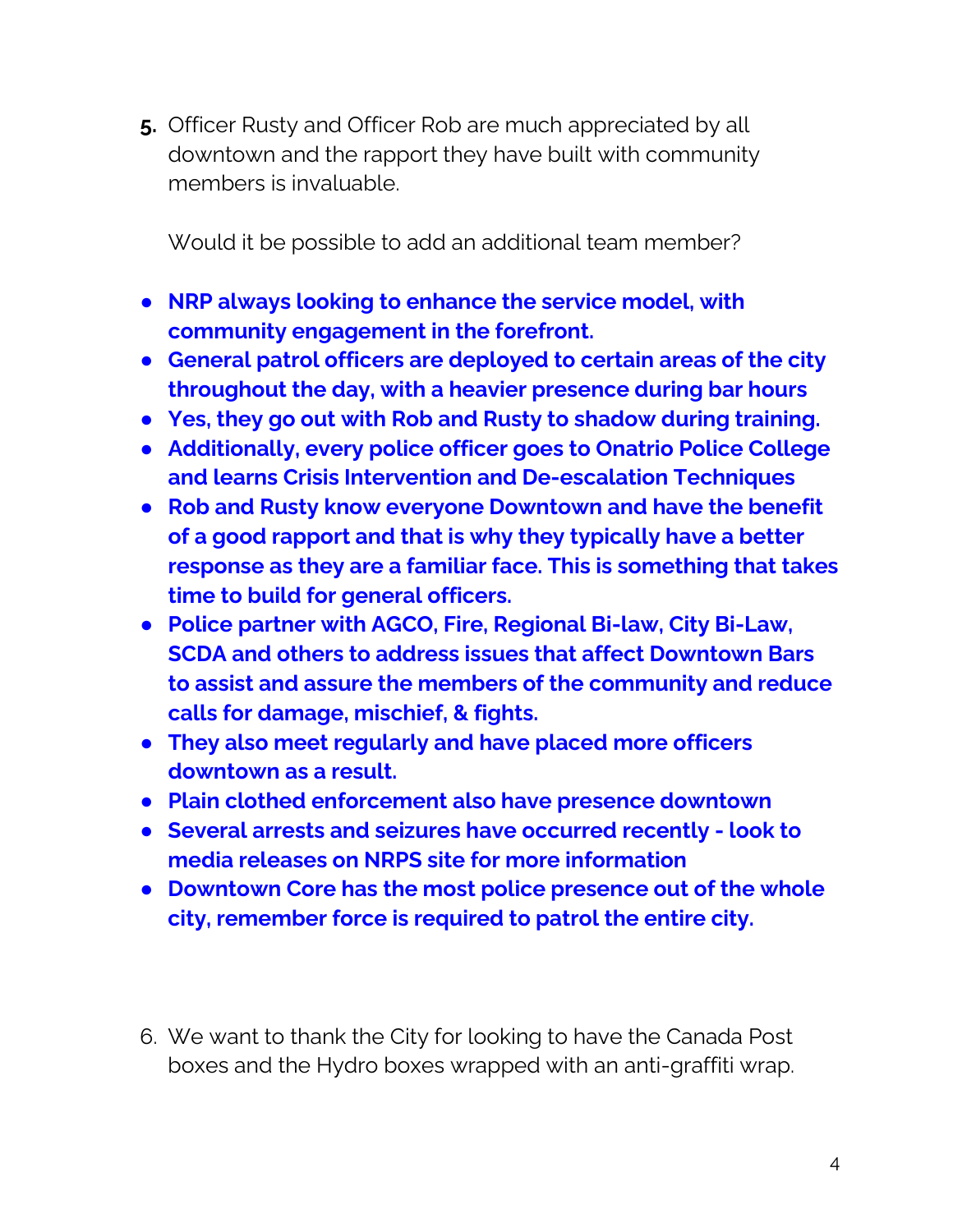Could you tell us a little more about this and the expected time frame and if there are any plans for the lampposts or bike racks to be painted?

- **The anti-graffiti wrap will be completed in the next couple of weeks**
- **Working with Alectra to update the program to bring artists to boxes,**
- **Would be willing to paint lampposts and bike racks. They will look at in 2022 as part of their budget**
- **They will push to have them included in a grant in addition to improved lighting in the Downtown**
- **Team is working at regional and provincial level to reinvigorate Downtown through different initiatives**
- 7. The rubble from the Welland House Hotel is having negative impacts on our downtown (from a negative perception, damage caused from the rubble and more), what is the timeline for this to be cleaned up?
	- **It is understood that the rubble is a frustration, felt by the whole city**
	- **Building was designated 1.5 years ago as a heritage building and is considered one of the most important heritage features for the City of St. Catharines**
	- **The fire does not change this significance and because it is designated there are certain requirements to follow in it's demolition**
	- **The pile of rubble doesn't mean it was demolished, it was knocked down for public safety**
	- **Before it is properly demolished and cleaned the rubble will need to be sorted so important historical artifacts can be preserved**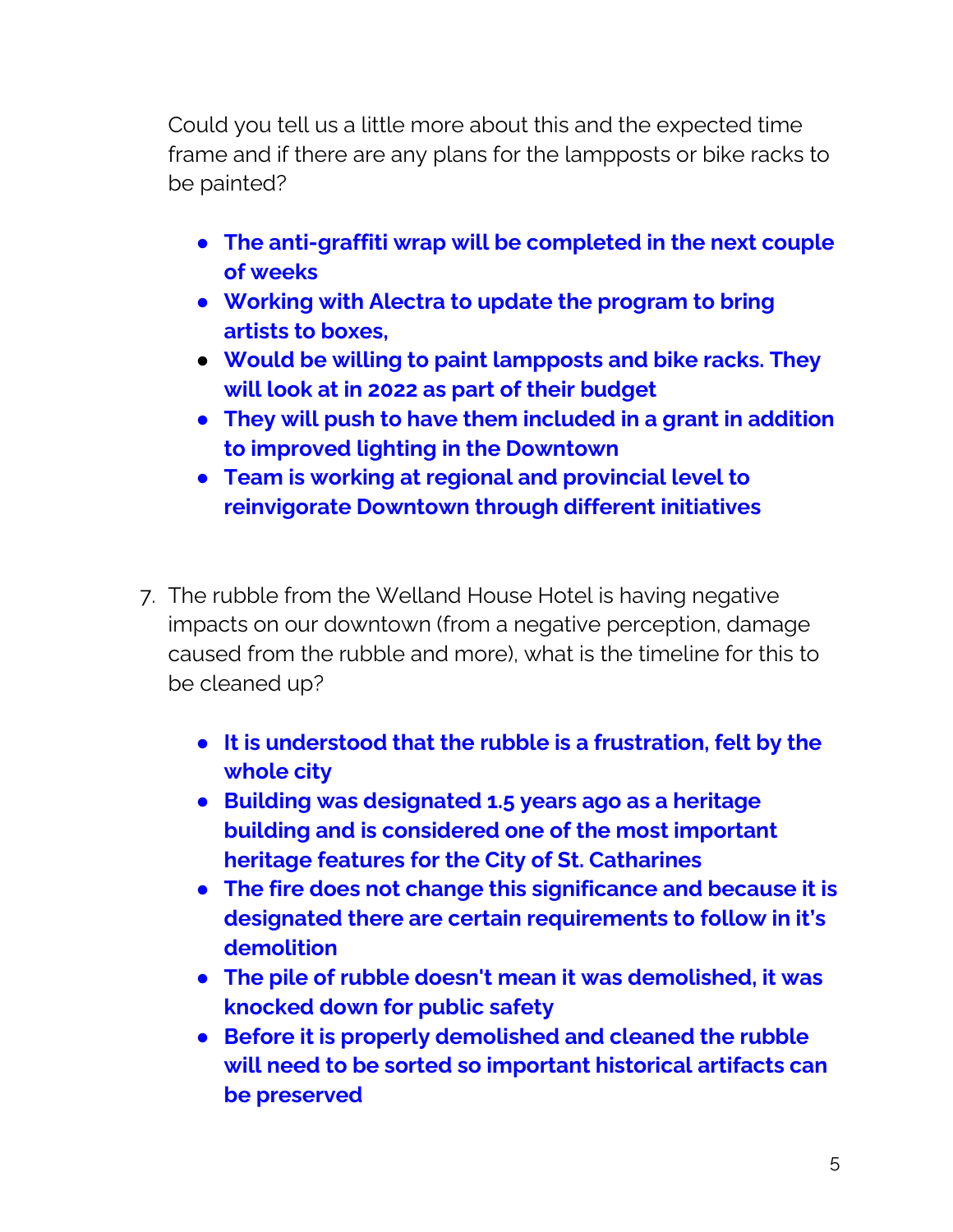- **The property owner required a heritage consultant for the plan before demolition permit is issued, it is issued by council.**
- **The week before this meeting, all reports were provided to planning and building stuff through heritage planner which will go through heritage permit advisory committee**
- **It has taken longer than hoped, the intention is that a permit will be able to be issued November 29th which will allow for deconstruction**
- **City working with owners as best as they can**
- **Hopefully, weather permitting, a 6-8 week process to get the site cleaned up for the next step.**
- 8. The perception is that homelessness, mental health challenges, drug addiction and crime are increasing (specifically downtown St Catharines).

Is this visible in data and reports as well and if so what is being done to address it?

- **Many people might have one but not the other, or maybe all 3, need to compartmentalize each issue**
- **A survey showed that many people gathering downtown are not homeless but are there for social inclusion. The pandemic has exasperated this for many**
- **Point in time count in March 2021 - showed small increase in amount of people but an increase in the length of stay - reflects the challenge of housing costs**
- **As a result have increased outreach workers, expanded shelter system, operating a first time regional direct shelter & isolation shelter as part of response to this**
- **2 additional facilities are coming, one late December for chronic homeless individuals 15 beds - 25 beds, other late January 25**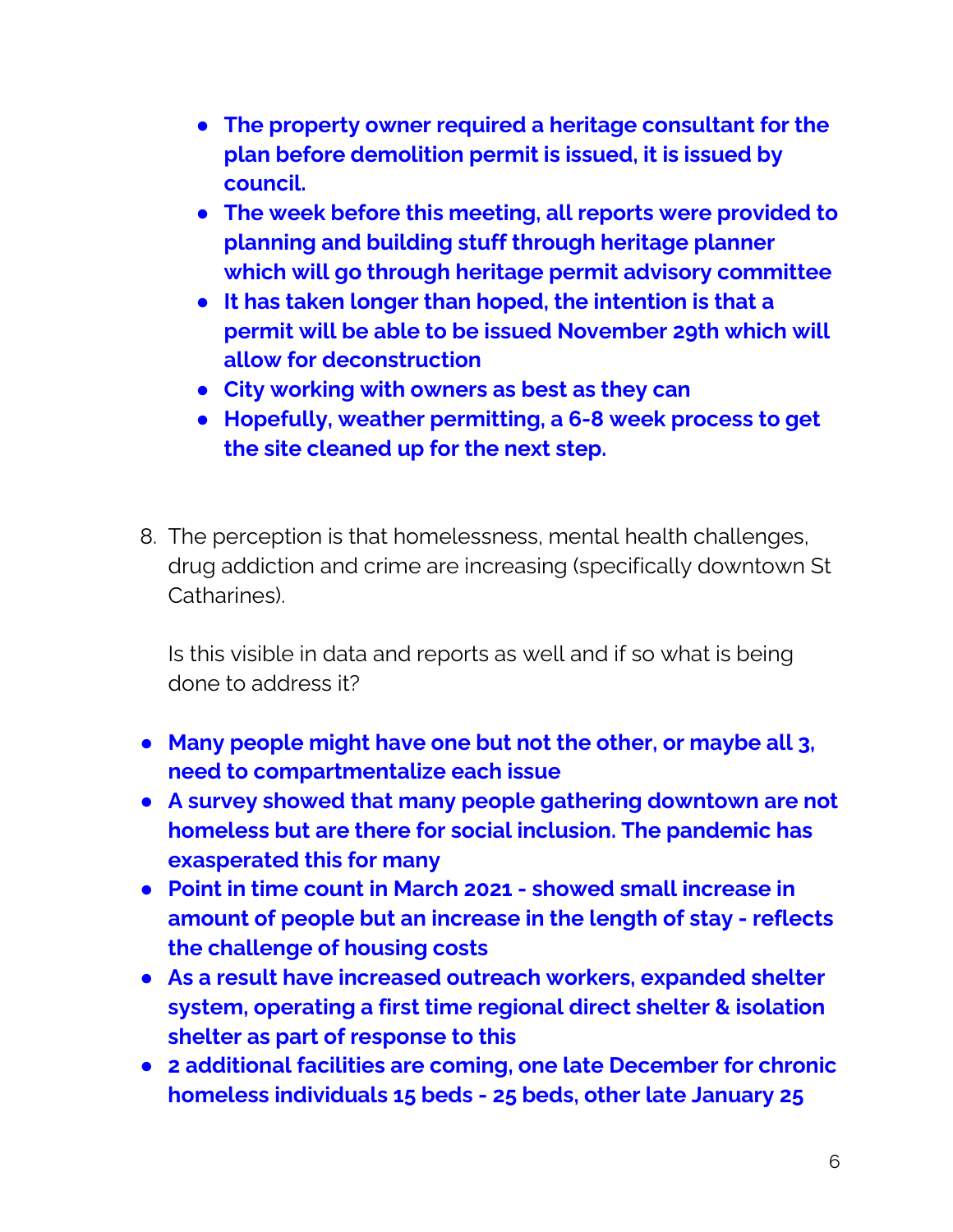**bed permanent supportive facility for chronic homeless individuals**

- **18 months ago RFP to provide street outreach through the Niagara region (included Raft, Gateway, South Ridge and Port cares), allowed to increase outreach to 17 workers, 7 in St. Catharine's alone**
- **Partnership with 211, businesses can call to identify Homelessness or if you have a concern for someone**
- **Leave a message with voicemail and it goes directly to outreach workers, typical response time is within hour**
- **Needle messes - upsetting to Downtown, options to deal with it include using the Ping St app for St. Catharines, take a photo of it and it will geolocate to the area and someone will dispatch clean up. You can also contact Andrew with Streetworks directly and he can assist you in removing, they have multiple community clean ups 2 times a week they pick up needles throughout the Downtown Core**
- **CTS - Consumption Treatment Services at 105 Queenston Street started in 2018 and since opening 700 overdoses have been reversed thanks to this facility.**
- **Instead of just asking people to leave it can help to provide different locations for individuals downtown to go that will be useful for their needs**
- 9. The current data from the Region and Built for Zero seems to show a consistent number of homeless in Niagara. Can the number be broken down by municipality to help us better understand the numbers for St. Catharines? Is there also information on the reasons for homelessness such as mental health, job loss, addiction?

# **1. Niagara Region is early adopter of HIFIS (Homeless Individuals and Families Information System), a CRM that tracks homeless population information.**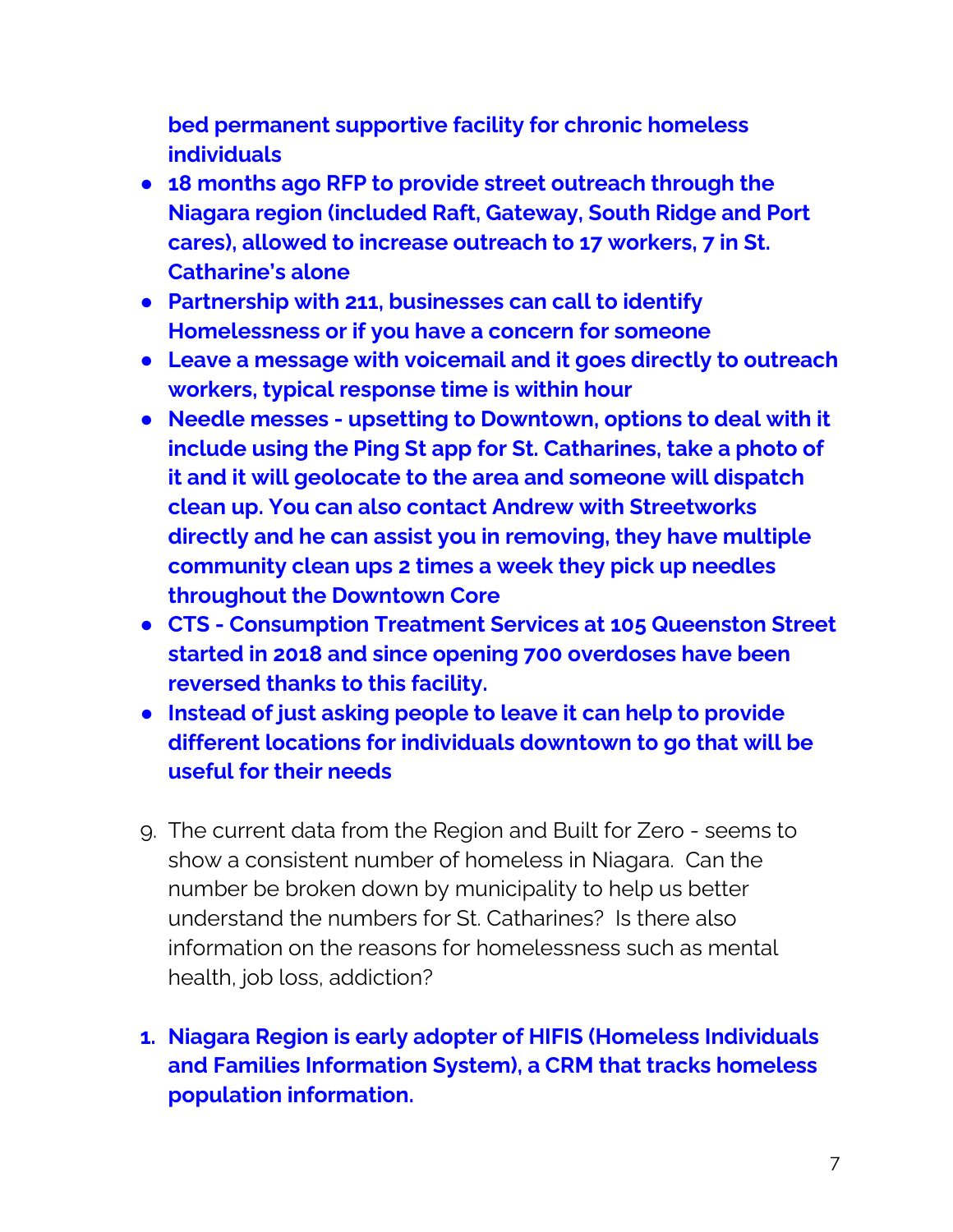- **2. 30% of clients identify St Catharines is home community in overall and chronic list**
- **3. Top 5 reasons for homelessness were: Financial hardship, conflict with spouse or partner, issue with landlord, addiction or substance abuse, unsafe or unfit housing**
- 10.A number of our businesses have had negative interactions with individuals who may be homeless or have a mental health challenge.

Are there tips on how best to interact or who should they call if they feel unsafe?

- **If you ever feel unsafe call 911**
- **Otherwise call 211, the operator will ask several questions to put you through to proper resources.**

And can you tell us about MCRT and COAST or other programs available to support those with mental health needs?

- **MCRT - Mobile Crisis Rapid Response Team**
- **COAST - Crisis Outreach and Support Team**
- **Longstanding partnership with the Niagara Canadian Mental Health Association that dates back to 2011 Coast - MCRT in 2015**
- **Both programs are examples of partnership in responding to problem in community - mental health is a crisis in society for some time**
- **From 2010 - mental health related calls have gone up 300% which is why MCRT was created.**
- **MCRT team with mental health social worker and police officer trained in crisis intervention**
- **Operates in St Catharines & Thorold, then Niagara Falls and NOTL**
- **7 days a week 12pm - 12am**